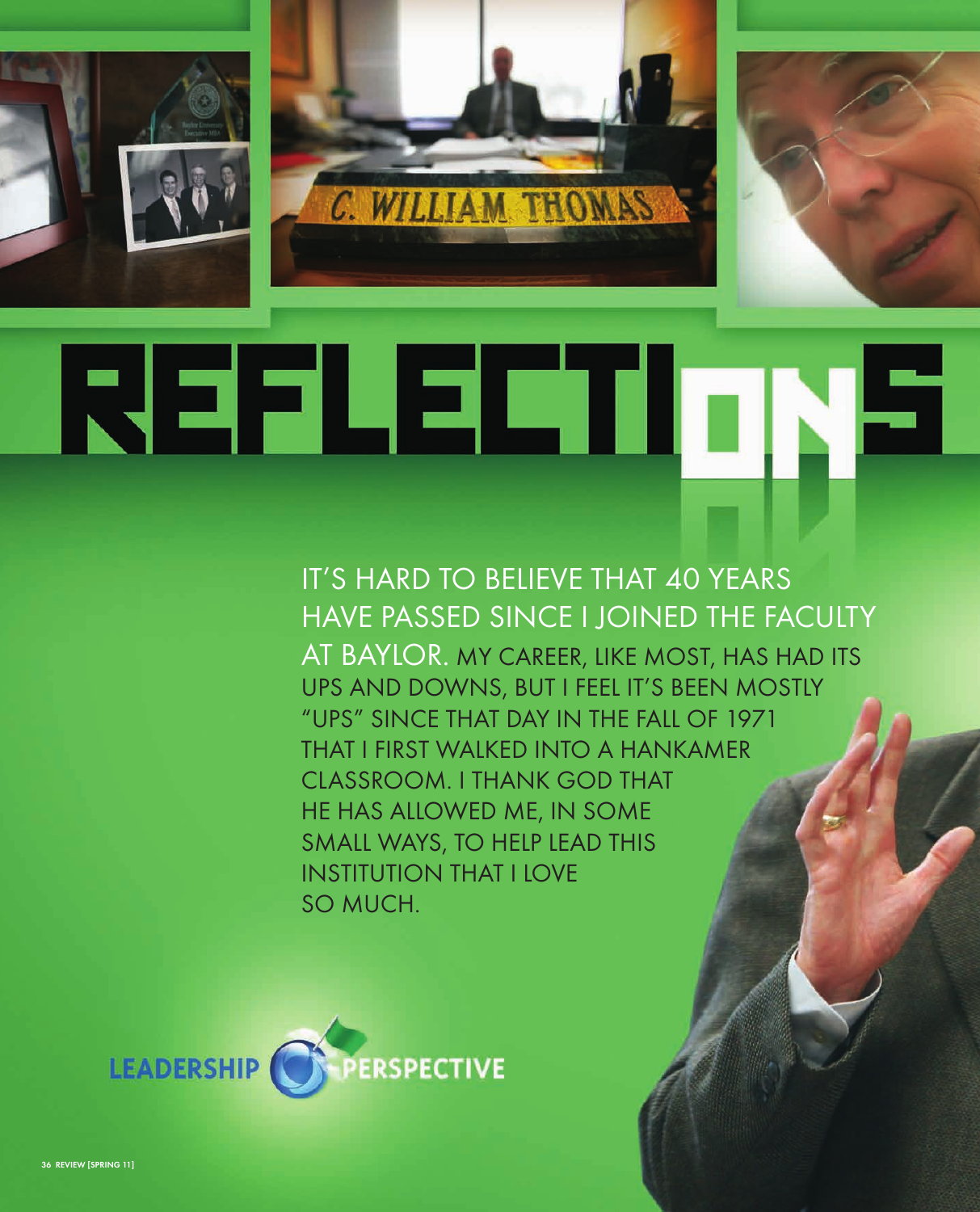





# **STAILL THOMAS**

I've seen many leaders (both formal and informal) come and go at Baylor and other academic institutions during the last 40 years. Although I've held positions of formal leadership at various times, I prefer to be regarded as an "informal" leader, because it is earned through the respect of one's colleagues and tends to endure longer than leadership by title alone.

As important as leadership is, very few people actually have formal leadership training. Most of us have learned it in the school of hard knocks. In my opinion, the attributes of good leadership in academia are really common to those of other organizations: values, vision, engagement, communication, caring and stewardship. Although there are other leadership attributes, these are the ones that stand out most in my mind, because they have been demonstrated so prominently in the lives of the most effective leaders that I have observed. Conversely, one or more of these attributes have been lacking in formal leaders that I have regarded as less effective.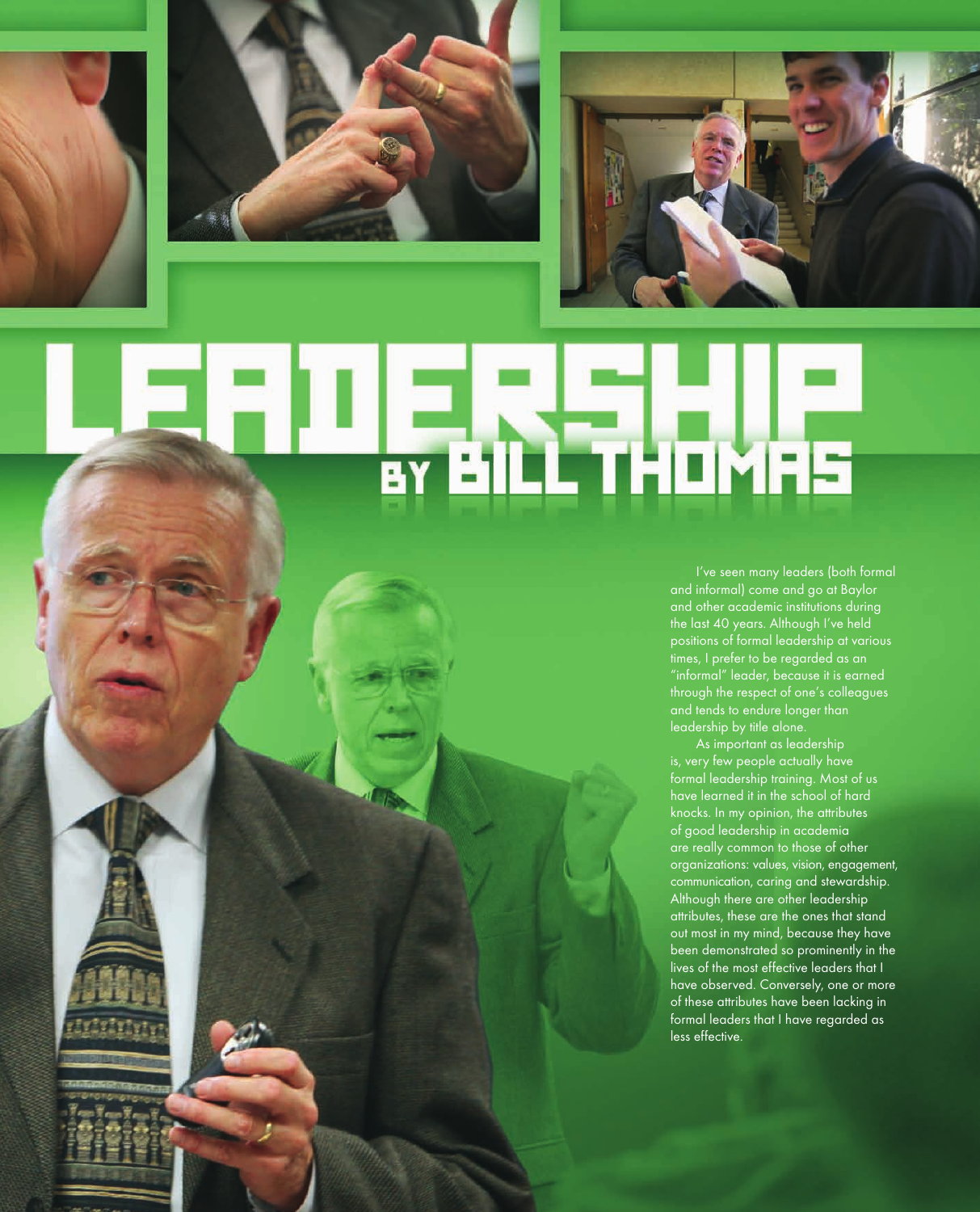





## VFILLIES

Integrity, honesty and humility are lifedefining values of every effective leader I have known at Baylor or elsewhere. There are no substitutes for these core values. Without them, persons placed in positions of leadership eventually fail, and in extreme cases have caused their organizations to fail. The other aspects of leadership flow from these internal values that serve as moral guideposts. They foster trust, which is an essential element in moving the organization forward.

Proverbs 29:18 says, "Without a vision, the people perish." No institution, public or private, religious or secular, gets better by remaining the same. Vision requires members of an organization to see beyond the here and now and to envision how things can and should be. Good leaders must supply that vision and provide the spark that inspires others to see it as well. Weak leaders merely manage the status quo, and eventually the organization begins to weaken.

## **ENGRGEMENT**

Vision is not of much use unless the leader can inspire others to see it and to engage in fleshing it out. Nowhere is this more evident than in academia. I have often likened colleague engagement in academia to "herding cats," because with the freedoms we enjoy, we academics often come to view ourselves as self-employed, as erroneous as that impression might be. So, whenever changes must be made, leaders must first demonstrate the capacity and willingness to engage in change themselves. Additionally, they must be role models, not only by showing others by example how engagement in the process can work, but by persuading, rather than dictating, others to engage.

BILL THOMAS currently serves as professor of Accounting, holder of the J.E. Bush Professorship in Accounting, holder of the KPMG/Holton Chair in Accounting, and the chair of the Ben H. Williams Distinguished Speaker Series. He holds a BBA and MBA from Baylor University and a PhD from the University of Texas at Austin.

A member of the Hankamer School of Business faculty since 1971, Thomas was recognized as an Outstanding Faculty Member at Baylor in 1984 and presented with the Outstanding Faculty Award for the Executive MBA

Program in Dallas for both 2000 and 2001. He was named a Master Teacher in 2004.

Thomas' scholarly work focuses on fraud prevention and detection, as well as ethical issues among accountants in public practice. He serves as the accounting and auditing editor of Today's CPA, the journal of the Texas Society of Certified Public Accountants. He is the author of a textbook in auditing, as well as many articles in auditing, financial accounting and reporting, taxation and accounting education.

Prior to becoming a professor, Thomas was an accountant with the firms of KPMG LLP, and BDO Seidman LLP. He is a member of the American Accounting Association, the American Institute of Certified Public Accountants and the Texas Society of Certified Public Accountants.